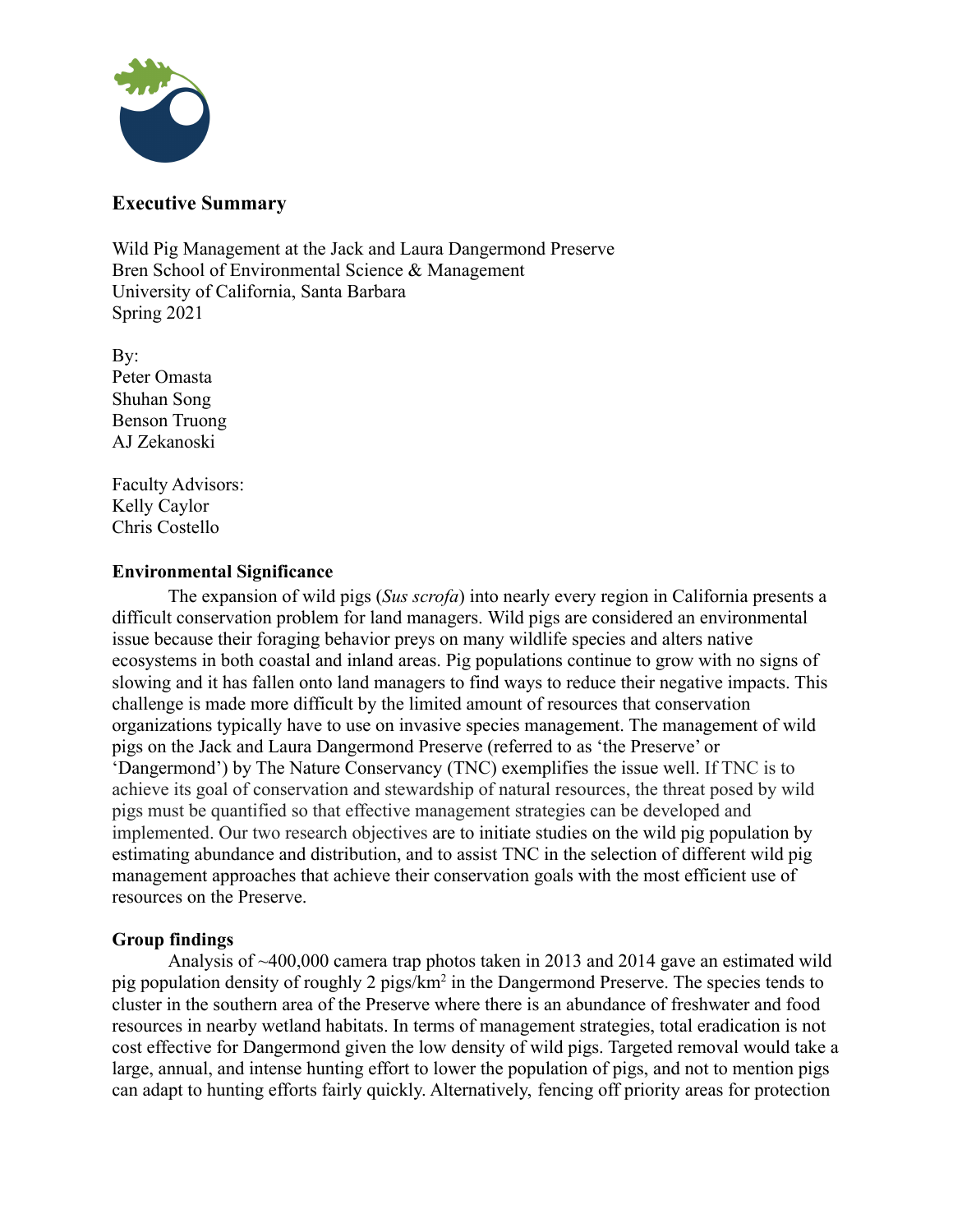

from wild pigs is more effective. After talking with TNC, we analyzed the fencing cost of four areas: an oakwood land area, a large coastal area, and two smaller coastal dune areas. We recommend our client to strengthen their monitoring network on the preserve, such as implementing more camera traps or VHF collaring that can collect more data or track pig movement. Lastly, given wild pigs can move easily in and out of the Preserve, it would be beneficial for Dangermond to collaborate with nearby landowners, especially Hollister Ranch and Vandenberg Air Force Base, for a regional management plan.

There were two primary objectives for The Nature Conservancy's pig management at the Preserve with this project. The first objective was to analyze a historical dataset of camera trap photos to generate a population estimate of wild pigs at the Preserve. Although feral pigs have been known to inhabit areas of the Preserve, this objective was necessary because the true abundance of wild pigs at Dangermond had not yet been estimated. Our second objective was to provide TNC with three cost analysis models illustrating different possible management approaches and the tradeoffs between them. We then use the results of our analysis to make a management recommendation that is most appropriate to counter the wild pig threat at Dangermond.

Our approach to the first objective was driven by data collected during a previous wildlife camera trap survey at the Preserve. From 2013 to 2014, 38 camera stations collected about 400,000 photos from different locations across the preserve. Our team then used Microsoft's MegaDetector machine learning software to isolate photos that contained likely images of humans, animals, and vehicles. The photos were then pared down to find those that only contained images of pigs using Timelapse2. From the remaining photos, N-mixture analysis allowed us to generate a population estimate of wild pigs at the Preserve.

The second objective was to provide TNC with quasi cost benefit analyses (CBA) of three different conservation strategies for wild pig management. The three strategies were defined by the following:

- 1. Fencing of various high-priority areas around the Preserve to exclude pigs from sensitive habitat.
- 2. Active management/reduction of the wild pig population through limited fencing of high-priority areas and the implementation of a hunting/trapping program.
- 3. Total eradication of wild pigs at the Preserve by total perimeter and zone fencing followed by lethal control by hunting, trapping, and other removal methods.

Early on we recognized that the 'benefit' portion of the CBA was hard to quantify with an actual number, so the benefit in these scenarios is marked as area conserved. The analysis is referred to as a cost analysis at times because the benefits are only defined through the area protected. These CBAs were informed by our pig population estimate, interviews with local experts, the Dangermond Integrated Resource Management Plan, and literature reviews of prior pig management activities.